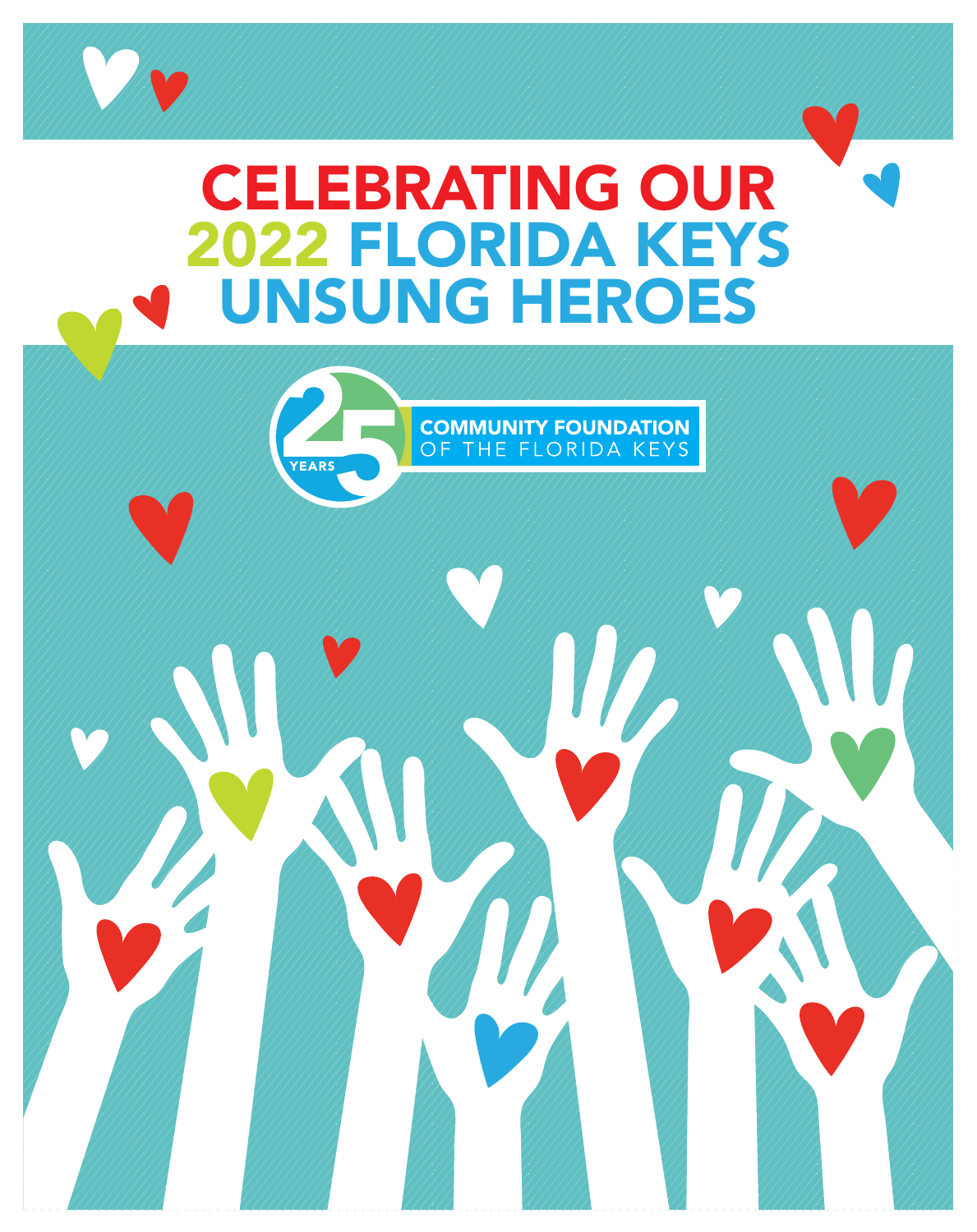The Community Foundation of the Florida Keys is shining the spotlight on our community's tireless volunteers who are the stars of our nonprofit organizations. Volunteers help supply food to children and families in need, perform in and staff theatrical productions, act as tour guides and docents, foster animals, mentor students, assist at homeless shelters, and so much more throughout the Keys.

This year's 22nd Annual Unsung Heroes celebration is sponsored by the Lower Keys Medical Center and promotes community service.

David Clay, CEO of Lower Keys Medical Center, said, "The not-for-profit organizations and their volunteers being recognized are so vital to the health and well-being of our communities, providing food, shelter, financial assistance and health and human services to our residents in need. The Unsung Heroes event is our chance to celebrate the giving nature of the Keys and the people who work tirelessly to help their neighbors."

Charitable organizations based in and serving the Florida Keys nominated their Volunteers of the Year to be recognized. Congratulations to our 2022 Unsung Heroes.

Your smiling face could be on these pages next year. To learn about our local charities and find one or more that interest you, visit *cffk.org/nonprofits*





#### DANIELLE ALBURY DOLPHINS TO STOP DOMESTIC VIOLENCE (LIVING SPRINGS COUNSELING)

Danielle is so enthusiastic and energetic. Her warm personality draws people to get to know her and things like Living Springs Counseling that she truly cares about. Not only is she an ambassador for our nonprofit, she has joined our Board and helps with every activity from grunt work to helping to plan a memorial service.



ROBERTO ALONZO GOOD HEALTH CLINIC Roberto has served as a tireless board member for Good

Health Clinic for 3 years, 2 years as Chairman. He gives of his knowledge, time, and praise endlessly. He inspires a productive and cohesive board and encourages all the organization's staff at every interaction. He is a positive force for Good Health Clinic and causes he puts effort into.



MRS. NANCY AMLING, KEY WEST IMPROMPTU CLASSICAL CONCERTS

Nancy has been a continuing supporter of our concert series and has given generous financial support over many years. Always modest, her participation comes from the heart with no thought of recognition. Nancy has been a true friend to Impromptu and we thank her with this honor.



MS. JERILYN BARACK ZONTA CLUB OF KEY WEST Jerilyn has enthusiastically led our organization with dedication and heart. She has kept our spirits high in the face of obstacles brought on by the continued threat of COVID, that have significantly reduced our ability to fundraise and gather together in fellowship. The best part about Jerilyn's leadership is that she is always the first to thank you for your efforts and give you a warm big hug of affection.



#### PHIL & NANCY AMSTERDAM WESLEY HOUSE FAMILY SERVICES

Nancy has been a long-time Board member for Wesley House. Both she and Phil have worked tirelessly for Wesley House. They have hosted the Valentine's Gala for 40 years and continue to volunteer their time, sponsor, and donate various items throughout each year. "No" is not in their vocabulary and we appreciate them so much!



ANNE BARNETT LOWER KEYS LEAGUE OF WOMEN VOTERS Anne Barnett is a vital member

of the Lower Keys League of Women Voters board of directors where she serves as Communications Chair. Anne led the development of the League's Women's Voters Centennial webpage that celebrates exemplary women past, present and future.



ERIKA BIDDLE THE STUDIOS OF KEY WEST During the pandemic, we would not have been able to keep on top of everything without Erika's hard work and dedication. She was always willing to show up at a moment's notice and jump in. She is such a treasure to The Studios of Key West.



SALLY BINARD BAHAMA VILLAGE MUSIC PROGRAM

Sally is a true treasure to BVMP! She is always ready and willing to help and contribute in any way she can with no questions asked. She has been a tremendous force on our board and keeps a fresh pair of eyes to all situations. We are blessed to have someone like her working with us and for the children of the Bahama Village Music Program!



LIZ BONNESS HISTORY OF DIVING MUSEUM An active volunteer, member and supporter of the History of Diving Museum for eight years, Liz Bonness brings spirited enthusiasm to projects and events. Using her creative energy, Liz customizes clever products to donate to the Museum Store and sponsors several programs. We are extremely grateful for all she does.



SHAYNE BRINDISI SAMUEL'S HOUSE

Shayne Brindisi is a gifted elementary school teacher and recently launched her own organization business SOS (Shayne's Organization Solutions). This incredible board member has given countless hours donating her time and skills to support our mission. Shayne is always willing to help, no matter how daunting the task. She goes above and beyond to make our community a better place.



BRUCE BUSH KEY WEST ART & HISTORICAL SOCIETY

Bruce donates his time as a docent at the Key West Museum of Art & History, Custom House every Monday and Friday like clockwork! His love of Florida Keys history enhances our visitor experience exponentially and his weekly time spent at the museum is a great asset to the Key West Art & Historical Society.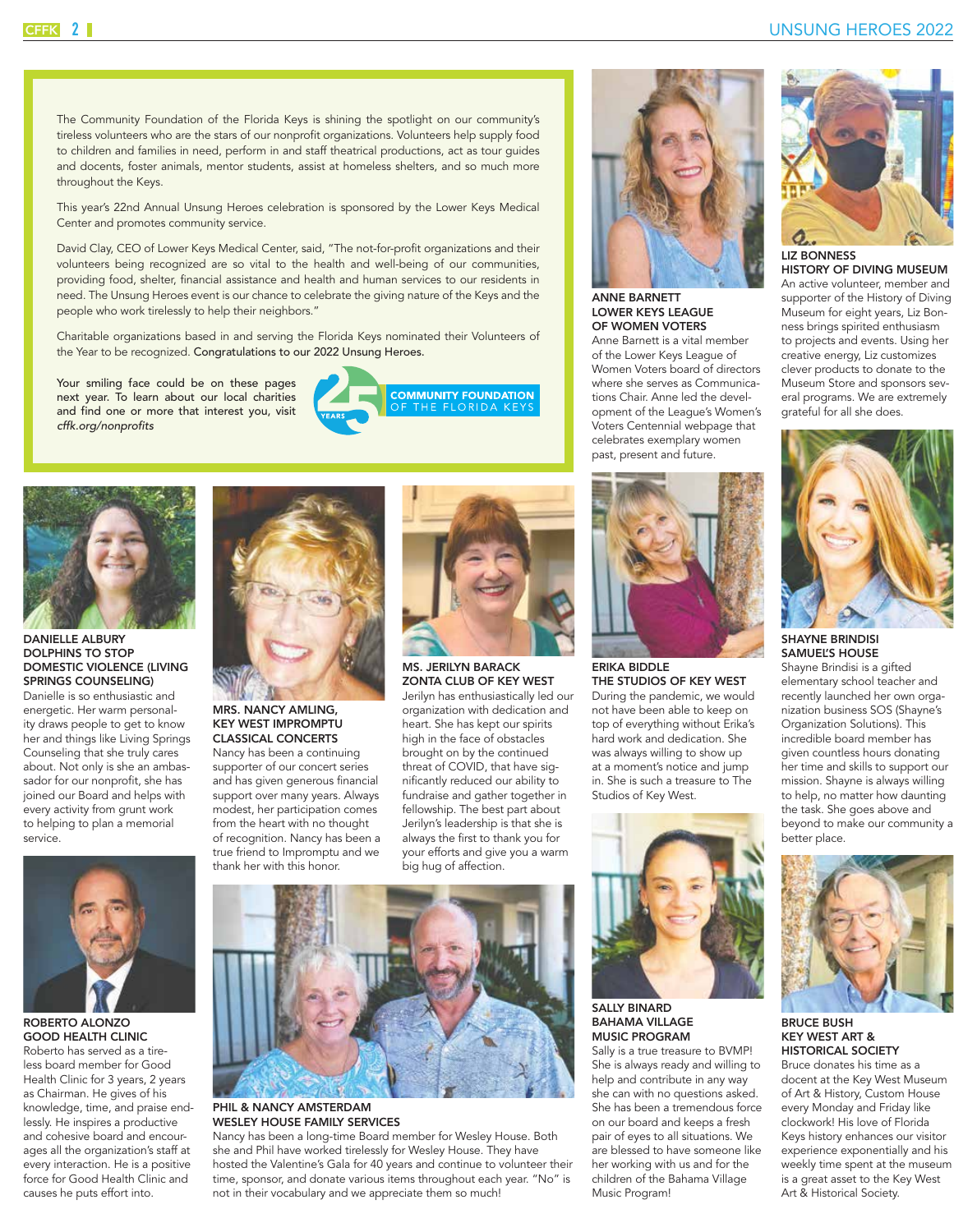

KENDALL CAMERON FRINGE THEATER KEY WEST Kendall Cameron took up the mantel of Light Designer for Fringe Theater with no experience but lots of enthusiasm. In the last two years, she has learned the principles of design, the mechanics of a light plot, and the programming of a very complicated light board. Fringe would literally be in the dark were not for this unsung and very talented Hero!



ROBERT H. CARDENAS REEF RELIEF

Bob Cardenas has served Reef Relief for 10 years as a Board Member and past President. Due to his 43 years in the real estate business, and his formal education as a Marine Biologist, he is well qualified to see and understand all of the factors, economic and environmental, that are affecting our Coral Reef system.



TOM CLEMENTS FRIENDS OF THE KEY WEST LIBRARY

Up until his retirement last year, Tom Clements volunteered on the Friends of the Key West Library board, serving as treasurer for 27 years. He was responsible for initially computerizing the organization's financial and membership records. Tom established and shepherded an investment account which allows the Friends to make a generous annual donation to support the library.



HABITAT FOR HUMANITY OF THE MIDDLE KEYS

John Johnson and Tammy Collins have been instrumental in our successes and leading us as Board President and Board Secretary, respectively, throughout the pandemic years. Their leadership and dedication to our mission have been such a Blessing as we embark on our largest build to date. As they come to the end of their tenure as a Board Directors, we want to thank them for a wonderful 7 years.



#### JAMES CORDELL KEYS AHEC HEALTH CENTER James Cordell from Baptist

Health has served as the Keys AHEC Board Chair for the past 3 years. During this time, he has encouraged staff in their work to expand medical services, open new sites and supported efforts to build a brand new children's dental program. His leadership with the Board and staff has guided AHEC to better serve medically needy children in the Florida Keys.



#### MICHAEL CUNNINGHAM GUIDANCE/CARE CENTER

Michael Cunningham has been a volunteer for years on our Community Action Council. This past year has been exceptional as he has provided COVID testing to our clients & employees which included test kits and staff to administer on site. He facilitated connections to organizations with the goal to increase access to and funding for behavioral health care.



#### MARYLOU DESMARAIS KEY WEST TROPICAL FOREST & BOTANICAL GARDEN

Marylou Desmarais came to the Garden as part of its Docent Training program in 2015. In the last 6 years she has led visitors on guided tours sharing her knowledge of the Garden's native endangered plants and ecosystem. As a volunteer Garden Guardian, she works to help trim, weed and care for the many plants.



DR. GERALDINE DIETHELM MARATHON WILD BIRD **CENTER** 

Since the day she landed in the Florida Keys in 1997, Dr. Geraldine Diethelm has been a board member and the veterinarian for the Marathon Wild Bird Center. Dr. Diethelm has provided medical advice for thousands of wild birds, from bald eagles to baby birds. Having recently retired, Dr. Diethelm now shares her love of gardening and painting with the bird center.



#### ROBERTA DEPIERO SISTER SEASON FUND

Roberta DePiero is a photographer at heart and during the pandemic shut down she was seen about town taking shots of Key West. She teamed up with other photographers in town to create a coffee table photography book entitled: *Isolated Island: The Key West Covid-19 Spring of 2020.* The profits were donated to Sister Season Fund to assist their mission here in Key West during this hardship time.

#### RED BARN ACTORS STUDIO

Roberta DePiero is a highly motivated person that has used her powers for good! Since she knows this island's businesses like the back of her hand, she has pulled together our program sales and has matched sales from years ago before the pandemic. She goes above and beyond by securing sponsorships and trades, because she cares about the Barn and everyone else she works for.

#### JOIN US IN BUILDING A BRIGHTER FUTURE FOR THE FLORIDA KEYS… IN PARADISE FOR GOOD.

FIND OUT HOW AT CFFK.ORG OR CALL 305.292.1502.



#### DENISE DOWNING JUST OLDER YOUTH

Muty Table

Denise is one of the founders of Just Older Youth. Denise first connected Keys To Peace with the founders of JOY, and has since served as the Vice President of JOY, and a board member at large. She is gifted at seeing the threads that bind and strengthen the people of the Keys, and she is a master at weaving us together to support the things that make us great as a community.



#### DONALD DOTZAUER A.H. OF MONROE COUNTY

Donald is a man who never took no for an answer as the 2021 team leader of the Key West Mile Markers for The SMART Ride, which benefits HIV/AIDS Agencies in Florida. Without a single public fundraiser, his passion and compassion inspired his teammates and community to rally and gather over \$240,000.

#### FRIENDS OF THE AIDS MEMORIAL

Donald served as a board member and treasurer for FOAM for 3 years. In that short period of time Donald worked tirelessly to manage the finances of the board, and to seek out and acquire grants to enable the Key West AIDS Memorial to function and make improvements.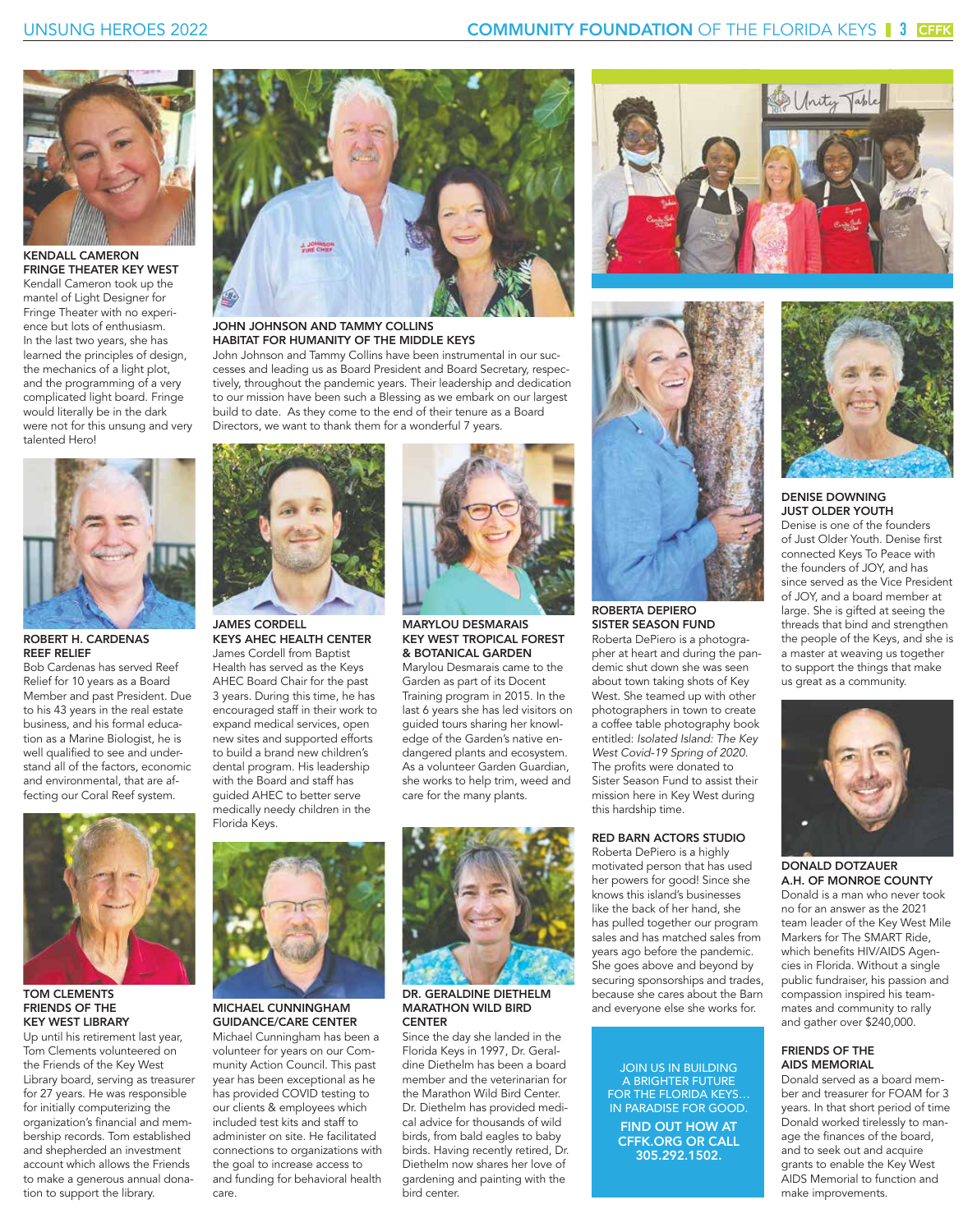

PETER DSWONYK SOUTHERNMOST HOMELESS ASSISTANCE LEAGUE

Peter Dswonyk, a formerly homeless Marine Corps veteran and passionate voice for the rights of unhoused people in our community, was instrumental in facilitating the transfer of shelter management responsibilities to Key West's new operator, and contributes to SHAL's evolving mission of advocacy for improved quality of life for all members of our community.



ELLEN EISCH FLORIDA KEYS HISTORY & DISCOVERY CENTER

Ellen Eisch has been a volunteer since 2014 at Keys History & Discovery Center, serving as a docent and greeter. A part-time resident of Islamorada, she makes volunteering at the museum a top priority whenever in town. She serves with great enthusiasm and happily helps educate visitors about the vast and unique history and ecology of the Keys.



#### LINDA FALK FLORIDA KEYS CHILDREN'S SHELTER

Linda has provided continuous support and advocacy as one of our most involved Board of Directors for the Florida Keys Children's Shelter over the last several years. Linda Falk is such a tireless worker on our behalf, whether it is resourcing for a current need, or just being there to hold a hand, Linda is our most treasured resource!



CHRISTOPHER & RYAN (NOT PICTURED) ELWELL FLORIDA KEYS COUNCIL OF THE ARTS

Christopher & Ryan Elwell continue to promote the Arts community throughout the Florida Keys with both their time and generous financial support. We honor and celebrate the Elwell Family for 10 years of ongoing sponsorship of the Arts Council's Connections Project: A Mosaic of the Keys.



JILL FRIEARY AND MELINDA SAMPLE HABITAT FOR HUMANITY OF KEY WEST AND THE LOWER KEYS

Jill Frieary and Melinda Sample came to us one day intending to donate items and stayed to donate their time in so many ways. From fund raising events like the Habitat Photo Safari and Trivia Trek to the organizing and set up of the Habitat Warehouse Store, their efforts have been dedicated to extending Habitat's outreach into the local community.

JOIN US IN BUILDING FOR THE FLORIDA KEYS. IN PARADISE FOR GOOD. FIND OUT HOW AT CFFK.ORG OR CALL 305.292.1502.



NAJA GIRARD AND ARNAUD D'ALBISSIN LAST STAND

Thank you to Naja Girard and Arnaud d'Albissin for their continued support and advocacy to protect the fragile Keys environment and the quality of life for all of our residents. Their tireless advocacy to promote, preserve and protect the Florida Keys is the embodiment of Last Stand's mission statement and consonant with the day-to-day goals of our board of directors.



#### DR. WILLIAM AND DR. BEVERLY GOLDNER MONROE COUNTY EDUCATION FOUNDATION

Dr. Bill and Beverly have mentored collectively five Take Stock in Children scholars since 2007. Dr. Goldner also devotes his time to serving on the Monroe County Education Foundation board of directors, further contributing his support and passion of education and scholarship opportunities for under-represented youth in our community.



ERIKA GOODMAN AND KRISTINA HELMS PRESENTS IN PARADISE

Together they manage to enter over 500 children onto Santa's list., helping to provide educational toys, musical instruments, sports equipment, clothing and shoes to families in need during the holidays. They provide tireless hours making sure each individual wish list is met.



KRIS GRIFFIN KEY WEST GARDEN CLUB Kris Griffin is truly the Energizer Bunny with a fun personality that keeps everyone happy and a work ethic that just keeps on going. In the propagation area of Key West Garden Club, her energy is focused on making new plants and keeping them weed free and beautiful for the public. She is one of the gems of Key West Garden Club.



#### EVAN HASKELL MONTESSORI CHILDREN'S SCHOOL OF KEY WEST

Evan Haskell has served on our board of directors for 8 years. During this time he has worked tirelessly as President and Treasurer. Evan's leadership and involvement have carried us through hurricanes, program growth, COVID constraints, property expansion, SBA loans and all things big and small.



STEPHANIE HELLSTROM ANNE MCKEE ARTISTS FUND OF THE FLORIDA KEYS Stephanie Hellstrom is a past President, perennial auction volunteer and loyal Fund supporter. In addition to her duties as President, she was responsible for the publicity and press releases for the call to artists, auction and the grant submissions and awards. She has been a loyal volunteer at the annual auction for many, many years - always with a smile

and positive attitude.



#### MATTHEW HELMERICH PERFORMING ARTS CENTERS OF KEY WEST TENNESSEE WILLIAMS THEATRE

Matthew Helmerich epitomizes the phrase "unsung hero". As a long time supporter of the arts and Tennessee Williams Theatre, Matthew and his family steadfastly stood ready to help us grow, to help us to sustain, and to help us reimagine our important role in the arts and culture world of Key West. His caring, generosity, and commitment are without equal.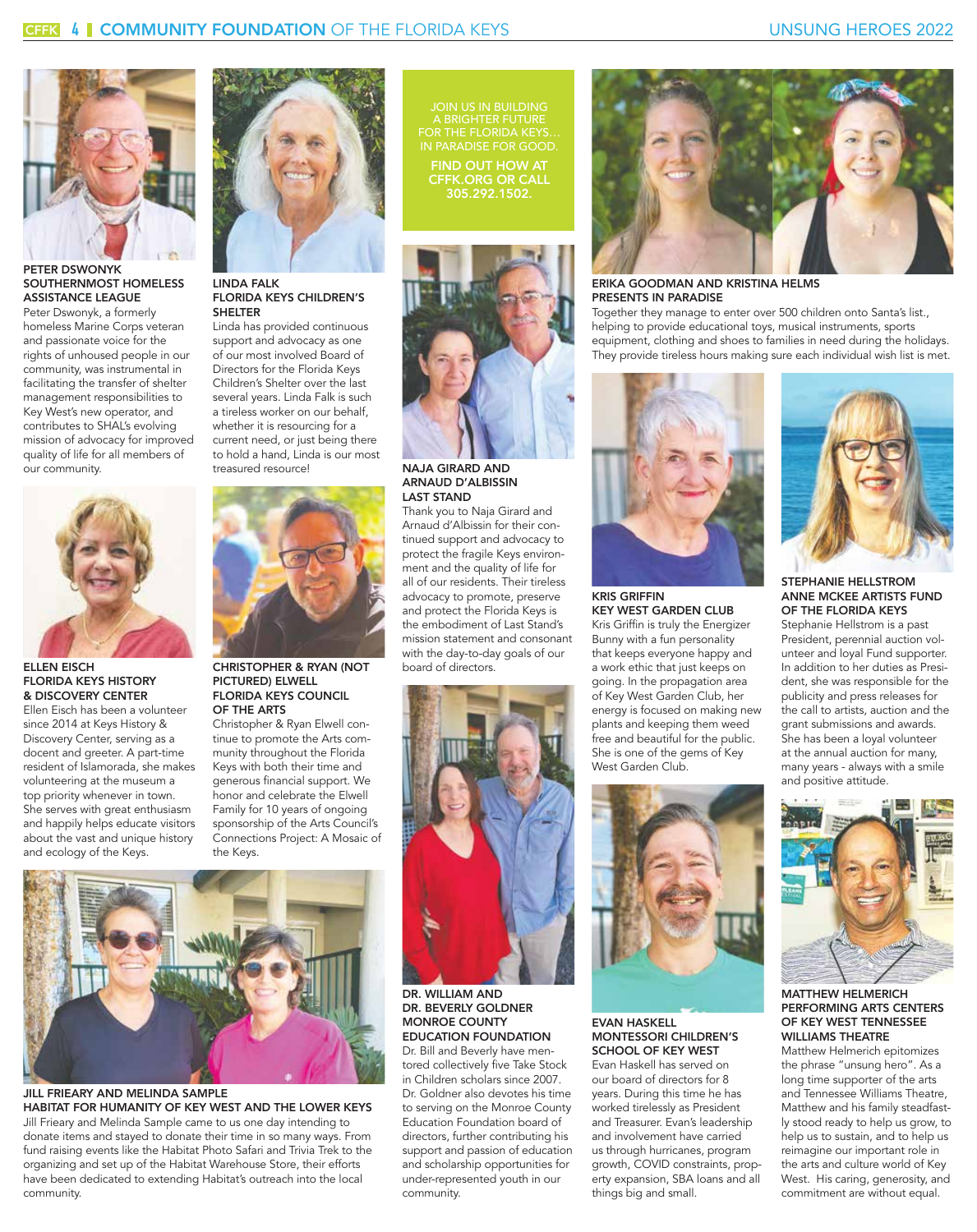

JANETT HERNANDEZ KIDS COME FIRST IN THE **FLORIDA KEYS** 

Since 2007 Janett has volunteered, organized, worked fundraisers, was chair secretary for 3 years, and Christmas cannot be completed without her. She keeps track of who receives what gifts and where to deliver. My best volunteer, my sister, my best friend & the best boss of any job ever.



GINETTE HUGHES LEADERSHIP MONROE **COUNTY** 

Ginette is CEO of Marine Resources Development Foundation/MarineLab and LMC Class XIII graduate. Since 2006, MarineLab has been integral for the LMC Environment Session as participants gain exposure to our Keys' coastal ecology and the MRDF staff interacts and educates community leaders. The generosity and leadership she exemplifies inspires the next generation of scientists.



#### ROBIN JARVIE HABITAT FOR HUMANITY OF THE UPPER KEYS

Robin is our dedicated ReStore volunteer - and she's been with us for over a year now. She's at the store twice a week, and always brings a smile and a laugh. Her dedication to the ReStore, Habitat for Humanity of the Upper Keys organization and the team is outstanding and deserves recognition.



GIDGET JOHNS NAVY LEAGUE KEY WEST **COUNCIL** 

Gidget organizes and operates all information technology and audio and video for Navy League, including meetings, zoom and guest speakers. She also sets up and maintains the Navy League web page and Facebook account, organizes and maintains the League e-mail account, and maintains the volunteer program.



LOUIE LARSON AND PETER O'CONNELL METROPOLITAN COMMUNITY CHURCH (COOKING WITH LOVE PROGRAM)

When Pete and Louie not only cook most every week but they find extra volunteers every week to help with various kitchen jobs. They show up to work in a hot kitchen during a hot Key West day armed with their own cooking equipment and a whole repertoire of jokes!



MARY ANN MATTER HISTORIC FLORIDA KEYS FOUNDATION

Mary Ann Matter has initiated the Save A Grave program at the Historic Key West Cemetery. This program was met with generous public support and resulted in the restoration and stewardship of numerous abandoned gravesites. In addition, she is instrumental in the Cemetery Strolls, which raise funds for restoration and publication of a self-guided tour brochure.



#### SHELLEY MCINNIS LITERACY VOLUNTEERS OF AMERICA MONROE COUNTY When LVA asks Shelley to help, she never says no! Shelley can be seen every day supporting literacy in our community. Whether organizing the silent auction for our annual Benihana celebrity chef cook-off, or helping build little conch house libraries for our CFFK Project Synergy program, Shelley is dedicated, dependable, and always has a smile on her face.



SHAYNE MESSINA AMERICAN CANCER SOCIETY During COVID-19 the American Cancer Society had to let go its only employee in the Florida Keys and Shayne started doing most of the responsibilities as a volunteer including managing a major event.



SUSAN MITCHELL CORNERSTONE RESOURCE ALLIANCE

Susan Mitchell was one of the original volunteers to run food to the homeless shelter back in 2014! Since then, she has faithfully and cheerfully delivered meals to the Key West Homeless Shelter. Susan also coordinates and trains other volunteers to do the food delivery. Everyone is happy when they see Susan pull up!



NICOLE NAVARRO PAWSITIVE BEGINNINGS

Nicole founded this organization in March 2020, which has no employees, after volunteering at the MCSO Sheriff's Animal Farm in Key West for years and being introduced to two foxes that reside there. After doing much research, she realized the need for experienced sanctuaries to be able to take in foxes being saved from the fur trade.



MARIONICA NOEL WOMANKIND

A current Biological Sciences student at FAU, Marionica volunteers at Womankind as a medical assistant and interpreter for Haitian Creole speaking patients, gently guiding them through their intake and examinations. With goals of earning an MD and becoming an OB-GYN, Womankind hopes volunteering is just the first step of a long relationship with Marionica.



ADRIAN HUNT KEYS TO BE THE CHANGE

Adrian has been a mentor with the Kids Win program sponsored by Keys to Be the Change for over 5 years. Since his retirement from the US Coast Guard in 2020, Adrian has recruited 18 JIATF personnel to volunteer their time to mentor high-risk youth at both HOB Middle School and Key West High School.



#### JORDAN LOMBARD SPECIAL OLYMPICS FLORIDA MONROE COUNTY

Jordan has worked tirelessly for the past 7 years to grow our programs in all the schools in the Upper Keys. Jordan is also a Unified Flag Football and Soccer Coach for Key Largo School, taking his team to state games at ESPN Wide World of Sports for the past 5 years.



#### KIMBERLY MATTHEWS COMMUNITY FOUNDATION OF THE FLORIDA KEYS

Kimberly Matthews has volunteered with the Community Foundation for over two years. She facilitated our board retreat and helped create and monitor success of our amazing 2021- 2025 Strategic Plan. Kimberly also teaches nonprofit strategic planning at the Community Foundation's Leadership Success Academy, receiving the highest rating of all 2021 instructors.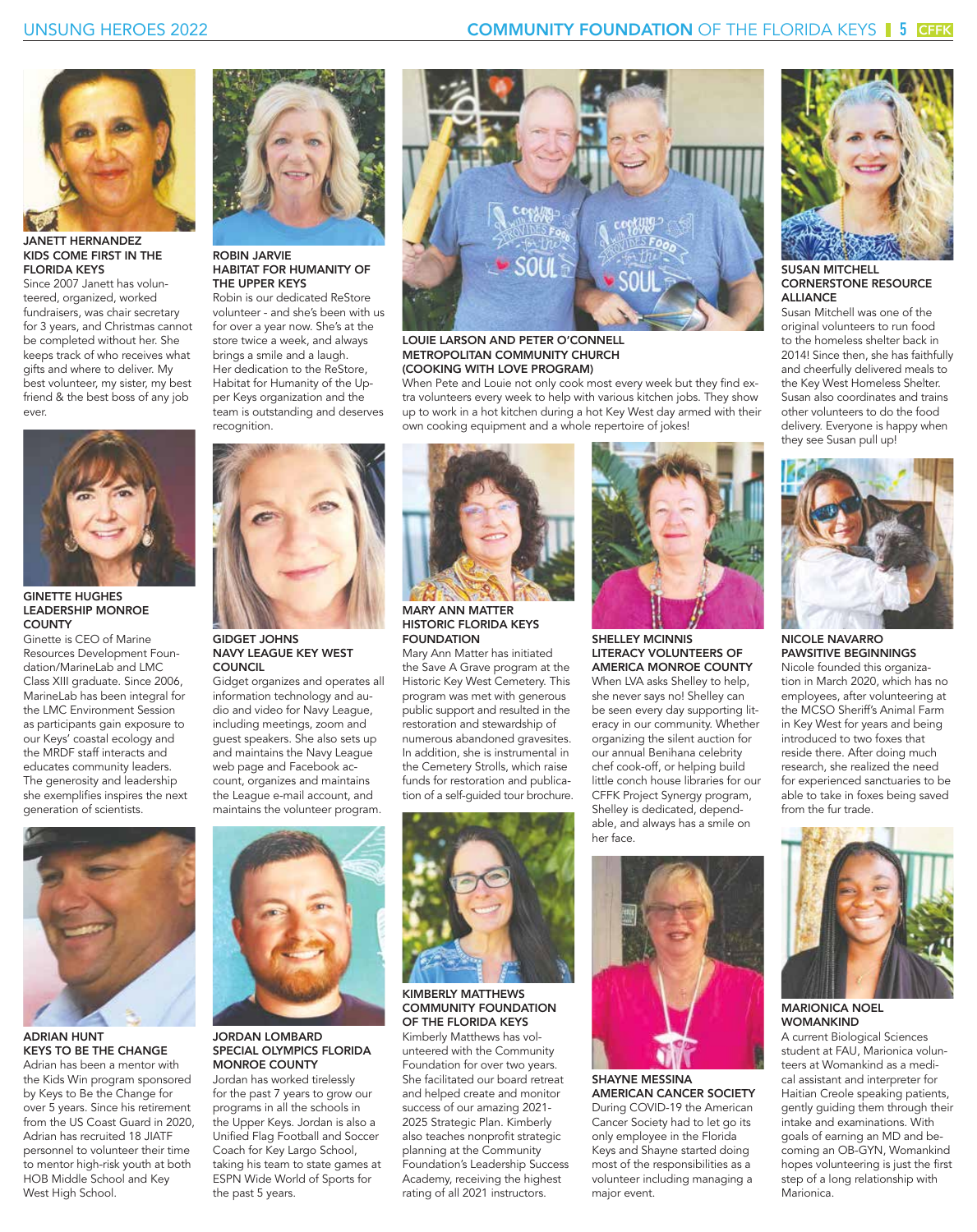

KERI O'BRIEN ONE ISLAND FAMILY SOUTH-ERNMOST UNITARIAN UNIVER-SALIST CONGREGATION

Keri O'Brien has served as Vice President of our board for 2 years, always preparing in advance and contributing thoughtful proposals at our meetings. She also initiated a special collection when our Director of Religious Education moved out of the area and our members could not meet in person due to the pandemic.



JAMIE PEARSON MAY SANDS MONTESSORI **SCHOOL** 

Jamie Pearson is the parent volunteer every school hopes for. Her dedication to our school goes above and beyond. Jamie always finds the time to create and support a sense of community at the school. Her honest enthusiasm and authentic energy make her the perfect ambassador for our tuition-free Montessori school.



#### ARIEL POHOLEK BOYS SCOUTS OF AMERICA Ariel Poholek was a Boy Scout

growing up and has since been a unit leader in the Keys for the last nine years. During this time he has continued to help youth build character and empower each individual with lifelong skills through the Scouting program. Ariel actively engages youth in local food bank efforts, coastal clean ups, and other various environmental conservation programs.



SUE ANN PUSKEDRA THE SALVATION ARMY

Sue is on the Advisory Board Of The Salvation Army and volunteers hundreds of hours each year sorting, pricing and displaying merchandise at the Key West Thrift store. She also donates the balance of her estate sales each week to the Salvation Army Thrift Stores throughout the Florida Keys.



#### KENIE RODRIGUEZ MARRVELOUS PET RESCUE AND ADOPTIONS

Kenie Rodriguez has been working tirelessly on many different MPR projects. She is the Chair for our signature fundraising event, the Spayghetti & No Balls Gala which was more successful than ever this year! She has also been the point person for our new Rescue House. Kenie sits on our Volunteer Rescue Board as Vice President, and she puts her whole heart into the Rescue and helping the pets.



PABLO RODRIGUEZ KEY WEST POLICE ATHLETIC LEAGUE

Sergeant Rodriguez is always one phone call away when something is needed for the PAL organization. He has dedicated endless hours to making sure the new PAL gym behind City Hall is taken care of and has devoted his time to making sure the youth programs with the Key West Police Athletic League succeed.



KIM AND BOB RONEY MOTE MARINE LABORATORY Kim & Bob Roney are champions of our local ecosystem. They take pride in their stewardship of our local reef ecosystem by providing free or low-cost options for local divers and non-profit organizations to do invaluable work underwater to protect, conserve and rebuild our reef.



#### CHARLES AND DENISE ROSENBALM FLORIDA KEYS HEALTHY START COALITION

Pastor Charles Rosenbalm and his wife Denise Rosenbalm at First Baptist Church of Key Largo have been huge supporters and helpers to the Florida Keys Healthy Start Coalition over the years. This past year they hosted a diaper donation box and helped contribute to us exceeding our goal of 10,000 diapers! We are incredibly grateful for their support.



#### PAT RUSSO UPPER KEYS HUMANE **SOCIETY**

For the last seven years Pat Russo has been coming three times a week to the Upper Keys Humane Society to walk our dogs. She has also fostered dogs for us. Pat is a huge asset to our organization, she gives our animals socialization and leash skills that they wouldn't normally get.



WAYNE RUSSANO SOUTHERNMOST VFW POST 3911

Wayne Russano, a retired 37yr. Air Force veteran, is now serving his 3rd year as Quartermaster for VFW Post 3911. Wayne consistently rises above and beyond his Officer duties by continuously and enthusiastically volunteering to contribute his time, and effective business and organizational skills to all Post endeavors in helping veterans and causes in our Key West community.



JUDY SHAW MARATHON GARDEN CLUB Judy Shaw coordinates community plant clinics every 3rd Saturday of the month. She also chairs the White Heron Award, and co-chairs the Grounds Committee that maintains the Marathon Garden Club. Judy also led the effort to clean up and restore gardens after Hurricane Irma, bringing them back to their previous splendor!



#### JANET SMITH UNITY OF THE KEYS SPIRITUAL CENTER

Janet Smith is a tireless, creative, imaginative, and brave behindthe-scenes volunteer in our beloved community. She is always the first to volunteer of her time and her talents to any event, program, ceremony, or service. Janet loves to learn and even when faced with tasks that intimidate the best of us, she perseveres.



JEAN SHANNON OLD ISLAND RESTORATION **FOUNDATION** 

Jean has volunteered for over a decade in various positions associated with Old Island. Most recently she has served multi terms on their Board and Co-chairs OIRF's Annual Home Tour Event.



DESIREE PEREZ LOWER KEYS ROTARY

Desiree (Desi) Perez has served on the board for the Lower Keys Rotary for years and is the current Public Information officer. Desi is there at every event, pitching in and helping where needed. She is literally our boots on the ground in the community to find out where our Rotary club can best serve others in our area.



#### THE FLORIDA KEYS EDUCATIONAL FOUNDATION (THE COLLEGE OF THE FLORIDA KEYS)

Annette began her association with The College of the Florida Keys more than 11 years ago. Her fundraising expertise has guided numerous fundraising events from Shark Expo to the Foundation's annual Seaside Soiree. Each effort has generated substantial support for CFK students and programs.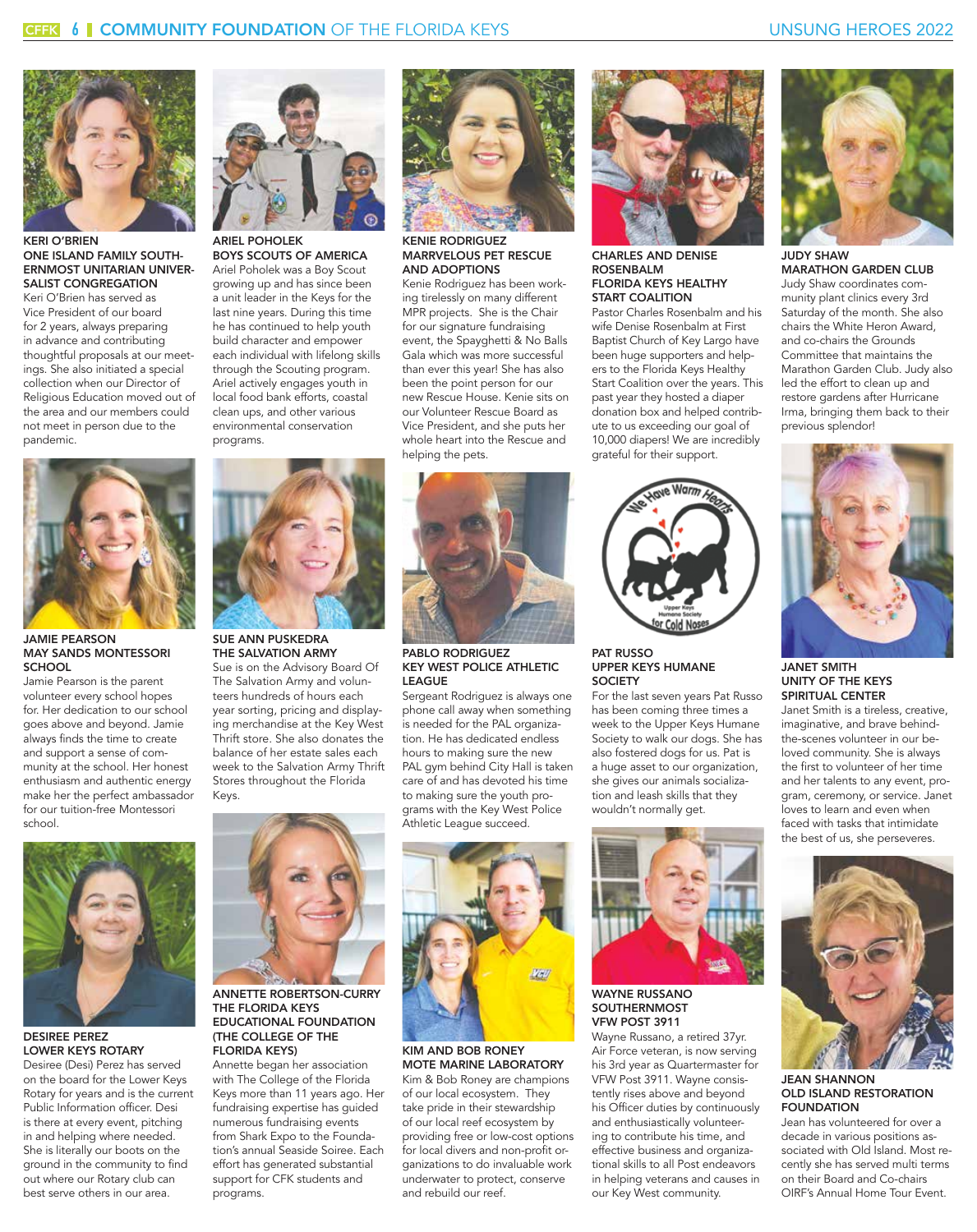

LOIS SONGER KEY WEST ART CENTER

Lois Songer has been an invaluable member of the Key West Art Center for many years. She served as Gallery Director and has also held multiple positions on the Board of Directors, including President, Secretary, and Treasurer. Lois organized and ran the Craft and Old Island Days street shows for more than ten years.



RYAN STIMERS KEY WEST CULTURAL PRESERVATION SOCIETY

We are proud to honor Ryan Stimers for his unfaltering dedication and devoted support. A full-time wire sculptor, Ryan still finds the time to do a lot of the work behind the scenes that is rarely glamorous nor creative. But as any true artist Ryan keeps coming up with innovative ideas to make Sunset Celebration the best event it can be.

JOHN SWANN

FOUNDATION

OLD ISLAND RESTORATION

John Swann is one of the most humble, dedicated and selfless people we have on the Board of OIRF. He currently serves as our Treasurer and bookkeeper among other things. He is the first to raise his hand to volunteer for whatever task needs to get done.



RICHARD TAMBORRINO UNITED WAY OF COLLIER AND THE KEYS

Richard has been a hard-working asset to our local United Way since joining the board seven years ago. He helped immensely during the merger creating United Way of Collier and the Keys, and was tireless in his efforts as UWCK served the Keys community through Hurricane Irma and the COVID-19 pandemic.



PETRENA TAYLOR FLORIDA KEYS SPCA

Since joining the Florida Keys SPCA in March of 2019, Petrena has been an invaluable asset to our volunteer team. Petrena shows up twice every week to clean and disinfect the cat rooms, do laundry, scrape litter boxes, and feed and care for all of our adoptable cats. Through Petrena's tireless efforts, all of our cats' lives are improved as they await



Dorthe was instrumental in keeping Save Our Pines organized for a number of years. An excellent graphic and web designer, she lent her considerable skills to enhance the representation of the Australian Pines at Fort Zachary Taylor State Park. Dorthe went above and beyond to keep our organization running and her managerial mindset was a huge asset to our team.



ROCKY (NORMAN) TINGLE ANCHORS AWEIGH CLUB

Dr. Rocky has been a long time supporter of Anchors Aweigh Club offering care, kindness, and concern to individuals in recovery and to the community at large. For that we are very grateful.



MIKE AND JERRY TINNELL FRIENDS OF THE LOWER KEYS This husband and wife team organizes their community to stop shallow sewage wells at Cudjoe Key and elsewhere around the Keys to help improve and protect water quality.



#### MARY TURNER RURAL HEALTH NETWORK OF MONROE

Rural Health Network is proud to have Ms. Turner as one of our Medical Providers for the past three years as she goes above and beyond to ensure patients get the care that they need. She is such an asset to the health care community with her stellar leadership and commitment to serve the community.



RUSS VICKERS KEY WEST COMMUNITY SAILING CENTER

Russ Vickers has volunteered thousands of hours of his time, resulting in a new level of participation (surpassing 200 members). Under Russ's leadership, the Center's administration and board of directors have been strengthened, full-time professional staff has been hired, the organization is financially sound, the facility is improved, and the fleet of boats is growing.



JAY VILLAVICENCIO CONCH REPUBLIC MARINE ARMY

Jay has been an integral part of the community after Hurricane Irma decimated the area. Jay and his Winn Dixie staff have fed over 1,000 of the Conch Republic Marine Army volunteers over the past few years helping the CRMA remove 188 tons of marine debris from shorelines. Jay plays a major role in the future of the CRMA and our community.



BRUCE WARD MONROE ASSOCIATION FOR REMARCABLE CITIZENS

Bruce Ward is a Special Education teacher with 20 years experience and the creator of Grow Brains Games. He volunteered in MARC's Special Needs classroom several days a week for two years during the Covid-19 crisis. He worked with each client encouraging them to play games, learn new skills as well as socializing with each other.



#### ROSI WARE AMERICAN RED CROSS

The spirited volunteer and philanthropist Rosi Ware might well be the Unsung Hero for any one of a dozen Keys not-for-profits. Rosi was the Florence Spottswood Humanitarian of the Year for the Red Cross in 2013. Her continued work for arts and human welfare organizations in the Keys personifies the values of the Red Cross.



MAGGIE WHITCOMB FLORIDA KEYS COMMUNITY LAND TRUST

In addition to \$2 million of start-up funding, she founded the Community Land Trust after Hurricane Irma and spent countless hours with her organization, Conch Republic Housing Alliance, to purchase land for additional workforce housing.



MICHELE WHITE FIRMKEYS

Michele has served on the FIRM-Keys Board since 2014, serving as Treasurer since 2020. She was instrumental in transitioning the organization's donation collecting and technology to a more streamlined system. Michele shepherded FIRMKeys through the First Horizon Foundation grant program, resulting in three years of successful grant funding for our work with the flood map appeal and Risk Rating 2.0.



DORTHE THURE SAVE OUR PINES